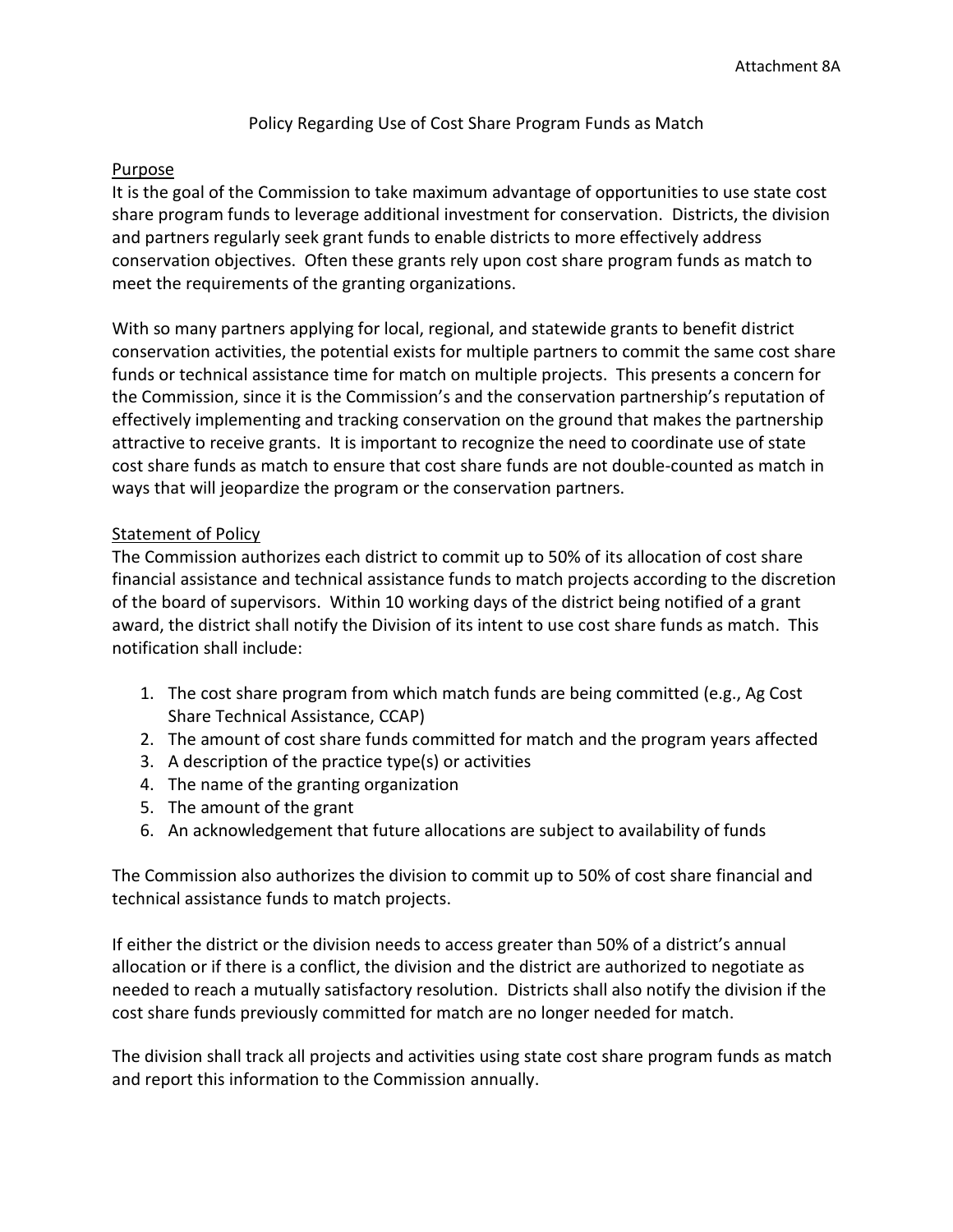## Background Document Use of Cost Share Program Funds as Match

Most grant making organizations require or encourage the grant recipient to share in the cost of implementing a grant project. The recipient's share of the project is called the recipient's "match" for the grant funds. Match funds can be in the form of a cash contribution (e.g., cost share financial assistance funds) or labor, supplies, equipment, etc. provided by the grant recipient to help implement the grant project (this kind of match is referred to as "in-kind" match). Even when match is not required by the grantor, it is often encouraged as a way to make the application more attractive for funding. The grant application generally must include a budget that specifies the matching funds the applicant is committing to provide in support of the project.

The Commission first implemented a policy requiring approval for use of cost share program funds as match in November 1992. The policy required all match requests to be first reviewed by the Agricultural Task Force for a recommendation for Commission approval. This policy was reaffirmed in March 1998, and a letter was distributed to all districts reminding them of the policy. In 2001, the policy was revised to remove the requirement that requests be reviewed by the Ag Task Force before it was considered by the Commission. The 2001 policy remains in effect, but this policy has not been consistently enforced.

The division and the Commission have for many years encouraged districts to apply for grant funds to supplement existing state, federal, and local funds to address their priority conservation needs. Many districts have a very successful track record of implementing grantfunded projects. Cost share program funds are often critical to supply the required match for these projects.

Also, the division frequently applies for grants on behalf of districts. Often these grants address projects on a watershed scale or even statewide. The division is currently administering twelve grants/cooperative agreements totaling \$271,329,702 relying on \$14,426,168 of cost share program funds as match over the life of the agreements. These grants range from benefitting 2-3 districts to benefitting 75 districts. These grants bring in outside financial resources to supplement existing state, federal, and local funds for implementing BMPs and for hiring staff at the local level. Match for these projects may be statewide. The division handles all the progress reporting and documentation of match for these projects, permitting the districts to focus on implementation.

For instance the Division has a \$6 million agreement with NRCS to provide 42 supplemental staff based in local offices to carry out conservation work over a 5-year period ending August 2015. Non-federal match for this agreement involves \$3 million of cost share BMP implementation statewide which has been already been documented as completed.

Another example is the High Rock Lake Watershed BMP implementation project. The Division is working through 13 SWCDs to implement a Clean Water Management Trust Fund grant